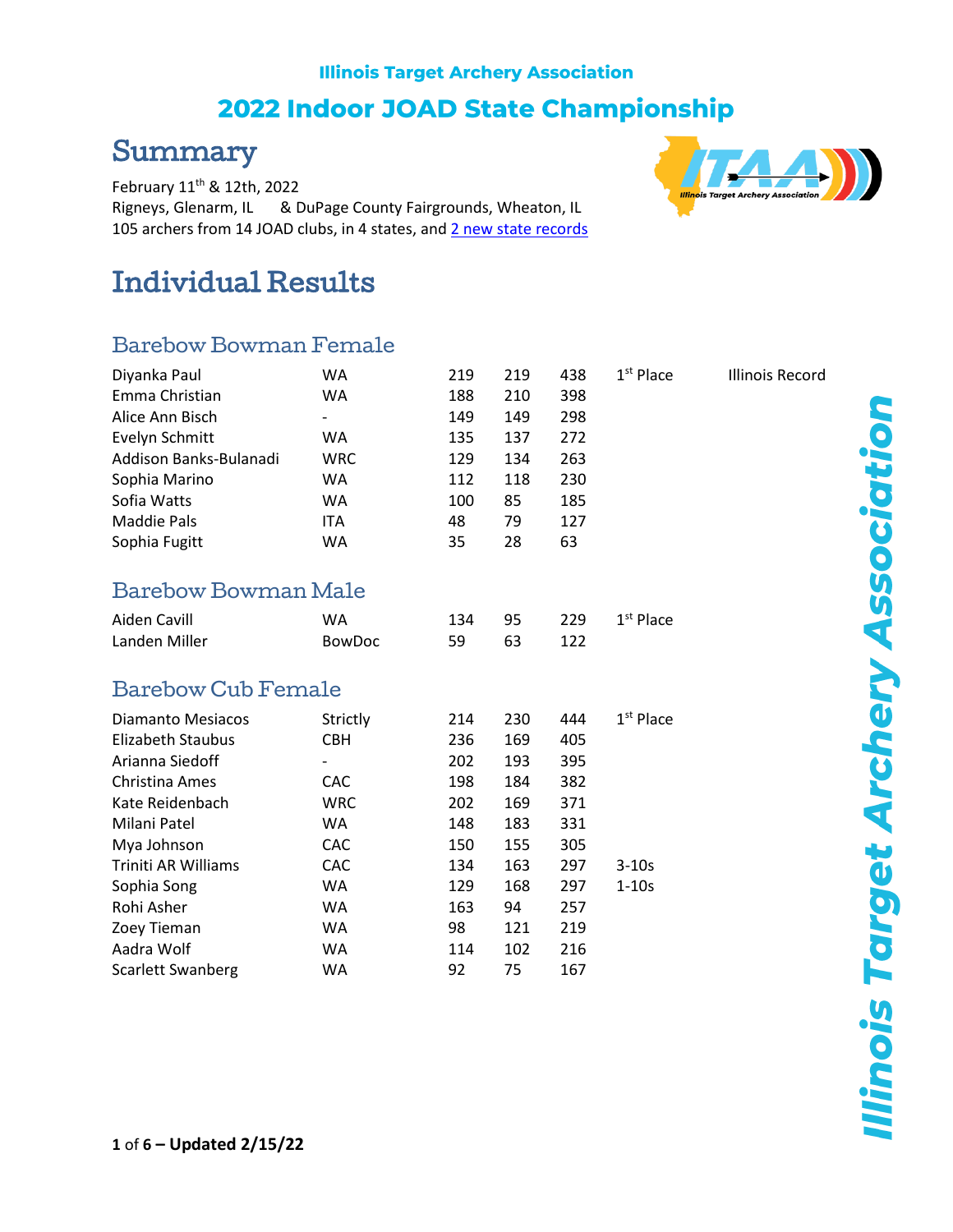## **Illinois Target Archery Association** 2022 Indoor JOAD State Championship

| Barebow Cub Male                                                                                                   |                                                               |                                        |                                        |                                        |                                                                                                               |
|--------------------------------------------------------------------------------------------------------------------|---------------------------------------------------------------|----------------------------------------|----------------------------------------|----------------------------------------|---------------------------------------------------------------------------------------------------------------|
| <b>Carter Miller</b><br>Max Bovee<br>Nick Ertman<br>Ilanko Pragaspathy                                             | <b>BowDoc</b><br><b>WA</b><br>WA<br><b>CBH</b>                | 244<br>192<br>121<br>40                | 247<br>161<br>134<br>81                | 491<br>353<br>255<br>121               | 1 <sup>st</sup> Place<br>inois Reco<br>2 <sup>nd</sup> Place Illinois Target Archery Association<br>3rd Place |
| <b>Barebow Cadet Female</b>                                                                                        |                                                               |                                        |                                        |                                        |                                                                                                               |
| <b>Emily Butz</b><br><b>Valentine Peters</b><br>Autumn Bourseau<br>Elyse Cooksey<br>Tessa DeZutter<br>Nina Fischer | <b>CBH</b><br>WA<br><b>WA</b><br>Strictly<br>WA<br>WA         | 210<br>132<br>151<br>123<br>127<br>105 | 196<br>126<br>105<br>131<br>126<br>122 | 406<br>258<br>256<br>254<br>253<br>227 | $1st$ Place<br>2 <sup>nd</sup> Place<br>3rd Place                                                             |
| <b>Barebow Cadet Male</b>                                                                                          |                                                               |                                        |                                        |                                        |                                                                                                               |
| Nicholas Martin<br>Leo Magnifico<br>Evan Fong<br><b>Ethan Estes</b><br>Caden Bahn<br>Nasir Wornum                  | Strictly<br><b>WA</b><br><b>CAC</b><br>WA<br><b>WA</b><br>CAC | 172<br>128<br>120<br>117<br>88<br>68   | 170<br>142<br>114<br>78<br>76<br>66    | 342<br>270<br>234<br>195<br>164<br>134 | $1st$ Place<br>2 <sup>nd</sup> Place<br>3rd Place                                                             |
| <b>Barebow Junior Female</b>                                                                                       |                                                               |                                        |                                        |                                        |                                                                                                               |
| Olivia Artz<br>Anne Claud                                                                                          | <b>CBH</b><br><b>CBH</b>                                      | 233<br>153                             | 224<br>189                             | 457<br>342                             | $1st$ Place<br>2 <sup>nd</sup> Place                                                                          |
| Olympic Recurve Bowman Female                                                                                      |                                                               |                                        |                                        |                                        |                                                                                                               |
| Teekshika Vedantham                                                                                                | <b>CBH</b>                                                    | 72                                     | 96                                     | 168                                    | $1st$ Place                                                                                                   |
| Olympic Recurve Bowman Male                                                                                        |                                                               |                                        |                                        |                                        |                                                                                                               |
| Jackson Banks-Bulanadi<br>Arjun Raj                                                                                | <b>WRC</b><br><b>CBH</b>                                      | 122<br>87                              | 68<br>90                               | 190<br>177                             | 1 <sup>st</sup> Place<br>2 <sup>nd</sup> Place                                                                |
| Olympic Recurve Cub Female                                                                                         |                                                               |                                        |                                        |                                        |                                                                                                               |
| Veda Gummadi                                                                                                       | <b>CBH</b>                                                    | 262                                    | 266                                    | 528                                    | $1st$ Place                                                                                                   |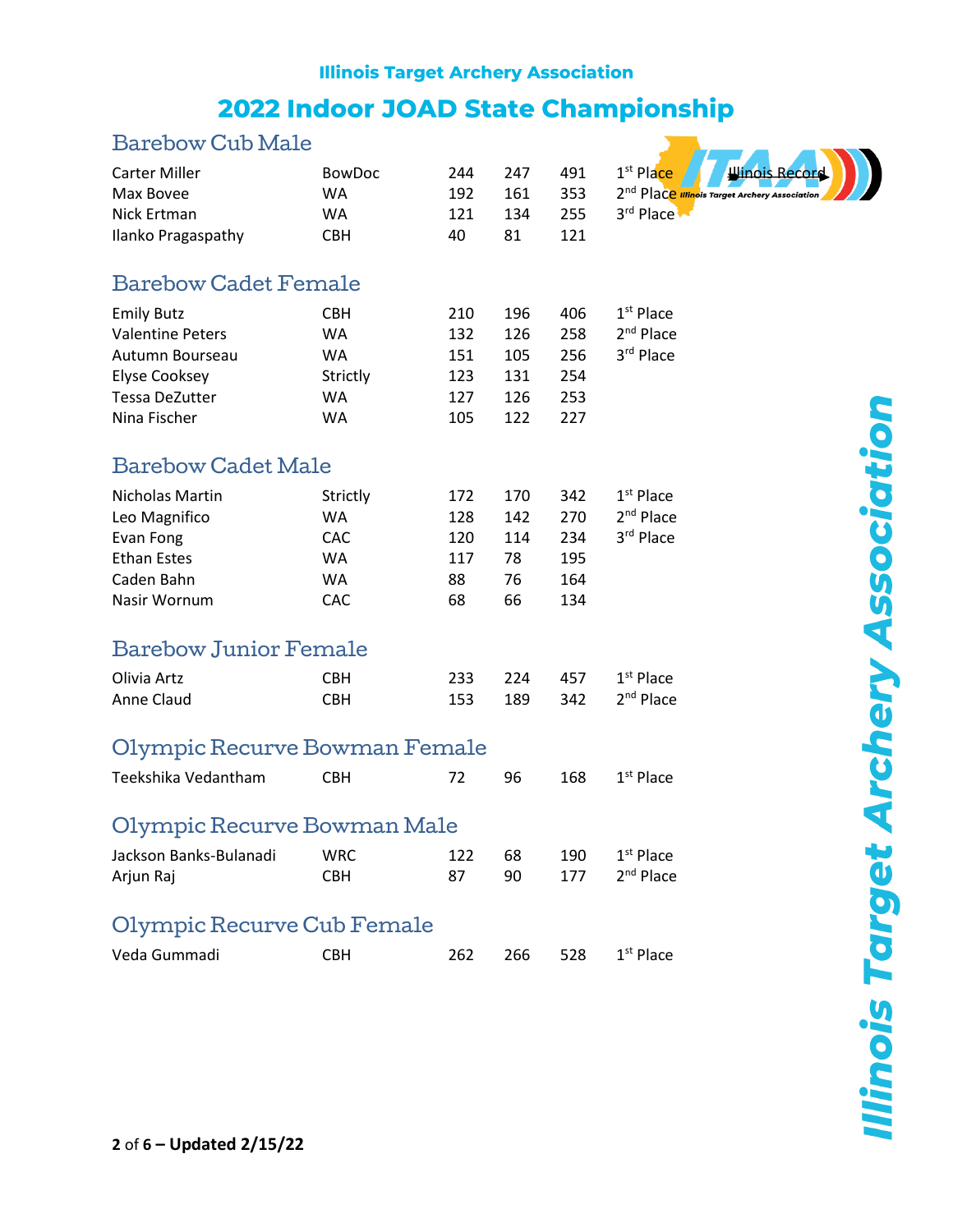## **Illinois Target Archery Association**

## 2022 Indoor JOAD State Championship

#### Olympic Recurve Cub Male

| Edward Chung          | WA         | 259 | 266 | 525 | 1 <sup>st</sup> Place |
|-----------------------|------------|-----|-----|-----|-----------------------|
| Alper Yilmaz          | <b>CBH</b> | 239 | 224 | 463 | 2 <sup>nd</sup> Place |
| Teo Sire              | WA         | 227 | 226 | 453 | 3rd Place             |
| <b>Truman Dore</b>    | <b>WRC</b> | 187 | 216 | 403 |                       |
| <b>Matthew Pruess</b> | WA         | 197 | 179 | 376 |                       |



| <b>Trinity Dunford</b> | MHP&R       | 259 | 255 | 514 | $1st$ Place |
|------------------------|-------------|-----|-----|-----|-------------|
| Alice Lee              | W&A         | 255 | 251 | 506 | $2nd$ Place |
| Megan Bott             | Strictly    | 237 | 239 | 476 | 3rd Place   |
| Helen Qian             | <b>NSAC</b> | 219 | 209 | 428 |             |
| Sophia Nasby           | WA          | 196 | 204 | 400 |             |
| Aurora Unger           | MHP&R       | 175 | 200 | 375 |             |
| Lydia Staubus          | <b>CBH</b>  | 193 | 176 | 369 |             |
| Miryam Frezza          | WA          | 113 | 99  | 212 |             |

#### Olympic Recurve Cadet Male

| <b>Ethan Cristobal</b> | CBH        | 264 | 254 | 518 | $1st$ Place |
|------------------------|------------|-----|-----|-----|-------------|
| Yash Mishra            | <b>CBH</b> | 250 | 255 | 505 | $2nd$ Place |
| John Pae               | <b>WRC</b> | 249 | 255 | 504 | 3rd Place   |
| Nazhruddin Macalandong | <b>CBH</b> | 235 | 250 | 485 |             |
| Nolan Heier            | WA         | 223 | 230 | 453 |             |
| Lucas Pragaspathy      | CBH        | 217 | 228 | 445 |             |

#### Olympic Recurve Junior Female

| Claire Liu | <b>CBH</b> |  | 234 221 455 1st Place             |
|------------|------------|--|-----------------------------------|
| Anna Yoo   | WA.        |  | 195 145 340 2 <sup>nd</sup> Place |

#### Compound Bowman Female

| Joanna Visel        | ITA        |    |  | 204 186 390 $1^{st}$ Place |
|---------------------|------------|----|--|----------------------------|
| <b>Riley Briggs</b> | <b>CUA</b> | 47 |  | 157 204 $2^{nd}$ Place     |

#### Compound Cub Female

| Bianca Demetrio        | <b>BowDoc</b> | 247 | 258 | 505 | $1st$ Place |
|------------------------|---------------|-----|-----|-----|-------------|
| Chelsea Kurns          | Strictly      | 242 | 230 | 472 | $2nd$ Place |
| Evangeline Kronvold    | WA.           | 205 | 243 | 448 | 3rd Place   |
| Aubrey Hummel          | Strictly      | 182 | 168 | 350 |             |
| Allison Brown          | CUA           | 104 | 101 | 205 |             |
| <b>Mercedes Manuel</b> | <b>CUA</b>    | 109 | 53  | 162 |             |

**Illinois Target Archery Association**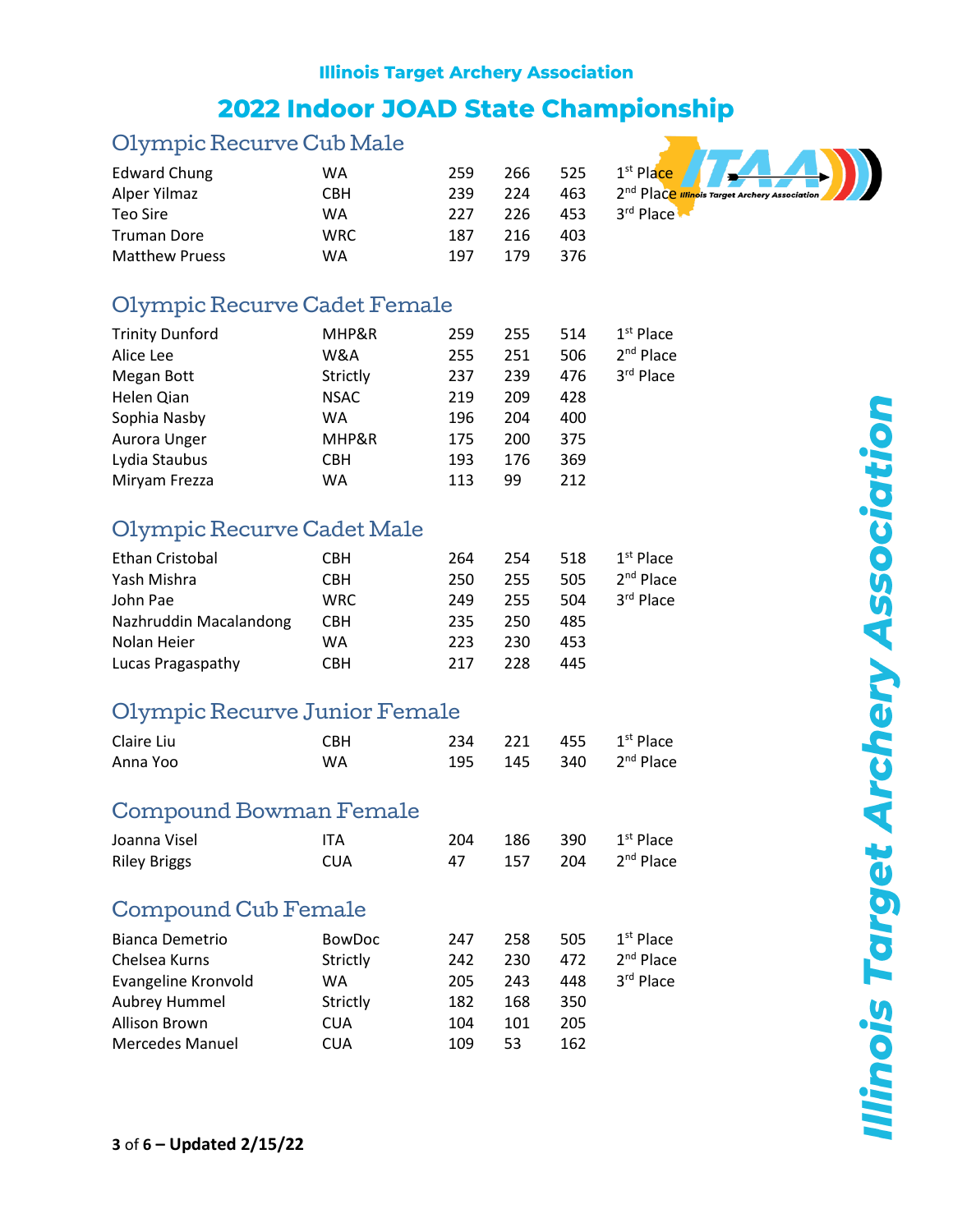### **Illinois Target Archery Association** 2022 Indoor JOAD State Championship

#### Compound Cub Male



#### Compound Cadet Female

| <b>Alexis Males</b>    | <b>BowDoc</b>            | 283 | 287 | 570 | $1st$ Place        |
|------------------------|--------------------------|-----|-----|-----|--------------------|
| Hannah Kleine          | <b>BowDoc</b>            | 283 | 282 | 565 | $2nd$ Place        |
| Kaelee DeRemer*        | WALC                     | 273 | 274 | 547 | 3rd Place Guest    |
| Lainey Knipper*        | -                        | 272 | 266 | 538 |                    |
| Abigail Baer           | Strictly                 | 259 | 256 | 515 | 3rd Place Illinois |
| Rebekah Visel          | <b>ITA</b>               | 249 | 257 | 506 |                    |
| <b>Piper Colantone</b> | Strictly                 | 245 | 248 | 493 |                    |
| Alexis Robbins         | Strictly                 | 223 | 209 | 432 |                    |
| Nora HAUSER            | <b>BowDoc</b>            | 198 | 188 | 386 |                    |
| <b>Sydney Morin</b>    | $\overline{\phantom{a}}$ | 185 | 149 | 334 |                    |
| Maryalice Klein        | <b>CUA</b>               | 153 | 165 | 318 |                    |

### Compound Cadet Male

| Nazhruddin Macalandong | $\overline{\phantom{a}}$ | 288  | 292 | 580 | $1st$ Place |
|------------------------|--------------------------|------|-----|-----|-------------|
| Logan Heffelmire       | <b>BowDoc</b>            | 284  | 279 | 563 | $2nd$ Place |
| Jacob Roeder           | <b>NCEA</b>              | 281  | 279 | 560 | 3rd Place   |
| Benjamin DiPasquo      | <b>BowDoc</b>            | 280. | 278 | 558 |             |
| David Reisner          | <b>BowDoc</b>            | 275  | 272 | 547 |             |

### Compound Junior Female

| Dana Janiec      | <b>NCEA</b>   | 287 | 284 | 571 | $1st$ Place |
|------------------|---------------|-----|-----|-----|-------------|
| Emma Schaefer    | CBH.          | 282 | 285 | 567 | $2nd$ Place |
| Courtney Langley | <b>BowDoc</b> | 273 | 275 | 548 | 3rd Place   |
| Monserrat Garcia | <b>BowDoc</b> | 274 | 270 | 544 |             |
| Greta Holmquist  | YSSA          | 268 | 268 | 536 |             |
| Annabelle Owen   | Strictly      | 254 | 256 | 510 |             |
| Hannah Visel     | ITA           | 245 | 242 | 487 |             |

#### Compound Junior Male

| Evan Alsip        | Strictly | 277  | 282 | 559   | 1 <sup>st</sup> Place |
|-------------------|----------|------|-----|-------|-----------------------|
| Timothy Kristofer | Strictly | 270. | 268 | - 538 | 2 <sup>nd</sup> Place |
| Logan Staubus     | CBH.     | 262  | 269 | - 531 | 3 <sup>rd</sup> Place |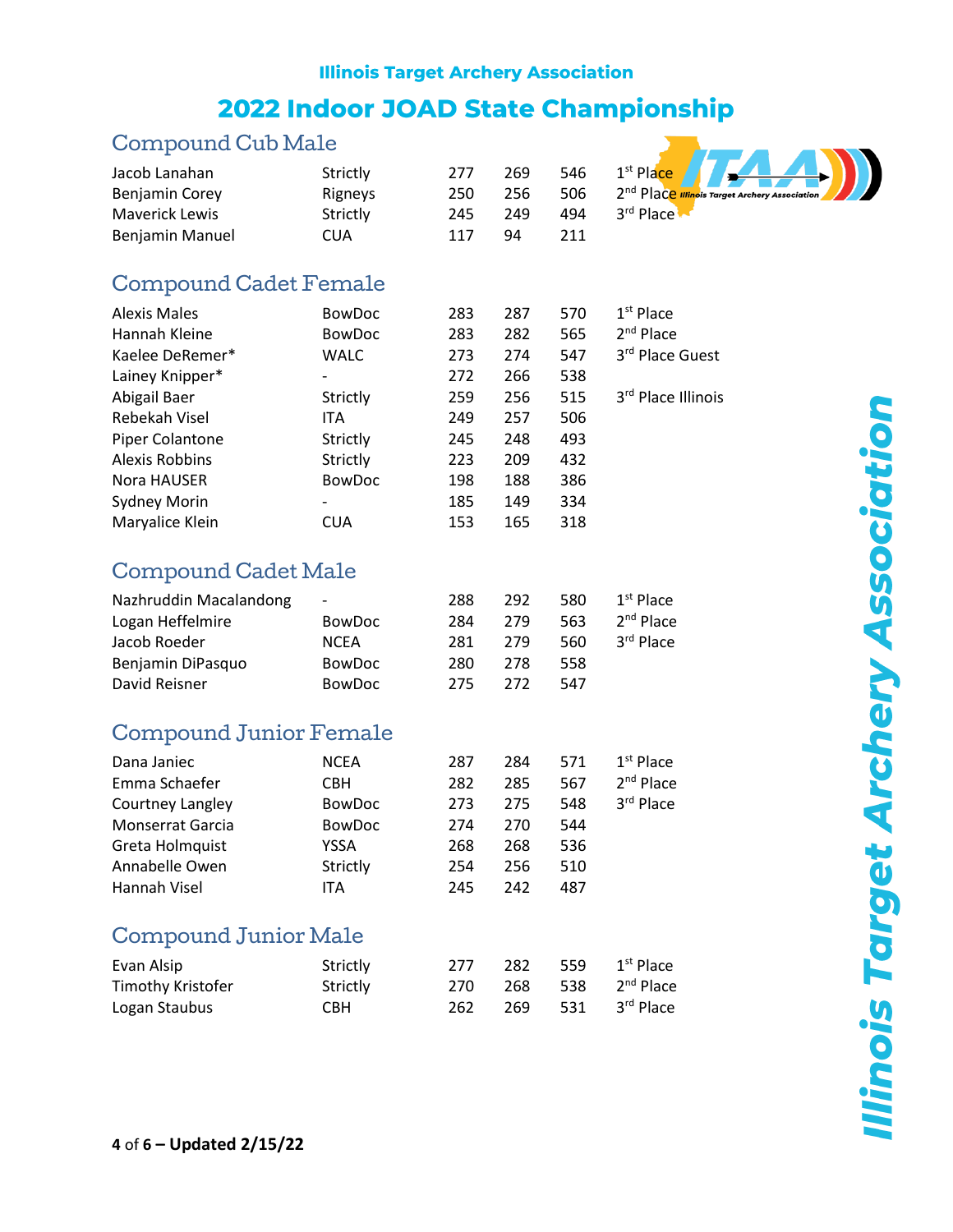## **Illinois Target Archery Association 2022 Indoor JOAD State Championship**

# **Notes**

### Guest Archer Awards



The ITAA enthusiastically welcomes archers from outside of Illinois. Podium awards are presented to all archers regardless of their place of residency. Because we also have the duty to establish state champions, we also present awards among the archers from Illinois.

\*Indicates an archer from outside of Illinois.

#### Tie-breaking

Ties are broken first by the higher number of 10s shot, then the higher number of 9s shot. If the score, 10-count, and 9-count are identical, then scores are considered a complete tie. When those scores are needed for seeding an elimination bracket, seeding positions for those complete ties are then determined by a coin toss.

#### JOAD Teams

|                  | BowDoc Team BowDoc JOAD               |
|------------------|---------------------------------------|
|                  | CUA Champaign-Urbana Archery JOAD     |
|                  | CACChicago Archery Club               |
|                  | CBH Chicago Bow Hunters JOAD          |
|                  | ITA Indian Trail Archers              |
|                  | MHP&RMcHenry Parks & Recreation       |
|                  | NCEA North Central Elite Archers      |
|                  | NSAC North Side Archery Club          |
|                  | Rigneys Rigneys School of Archery     |
|                  | Strictly Strictly Archery JOAD        |
| WAWanderlust     |                                       |
|                  | WRC Wheaton Rifle Club JOAD           |
| W&AWin & Archery |                                       |
|                  | WALCWisconsin Archery Learning Center |
|                  |                                       |